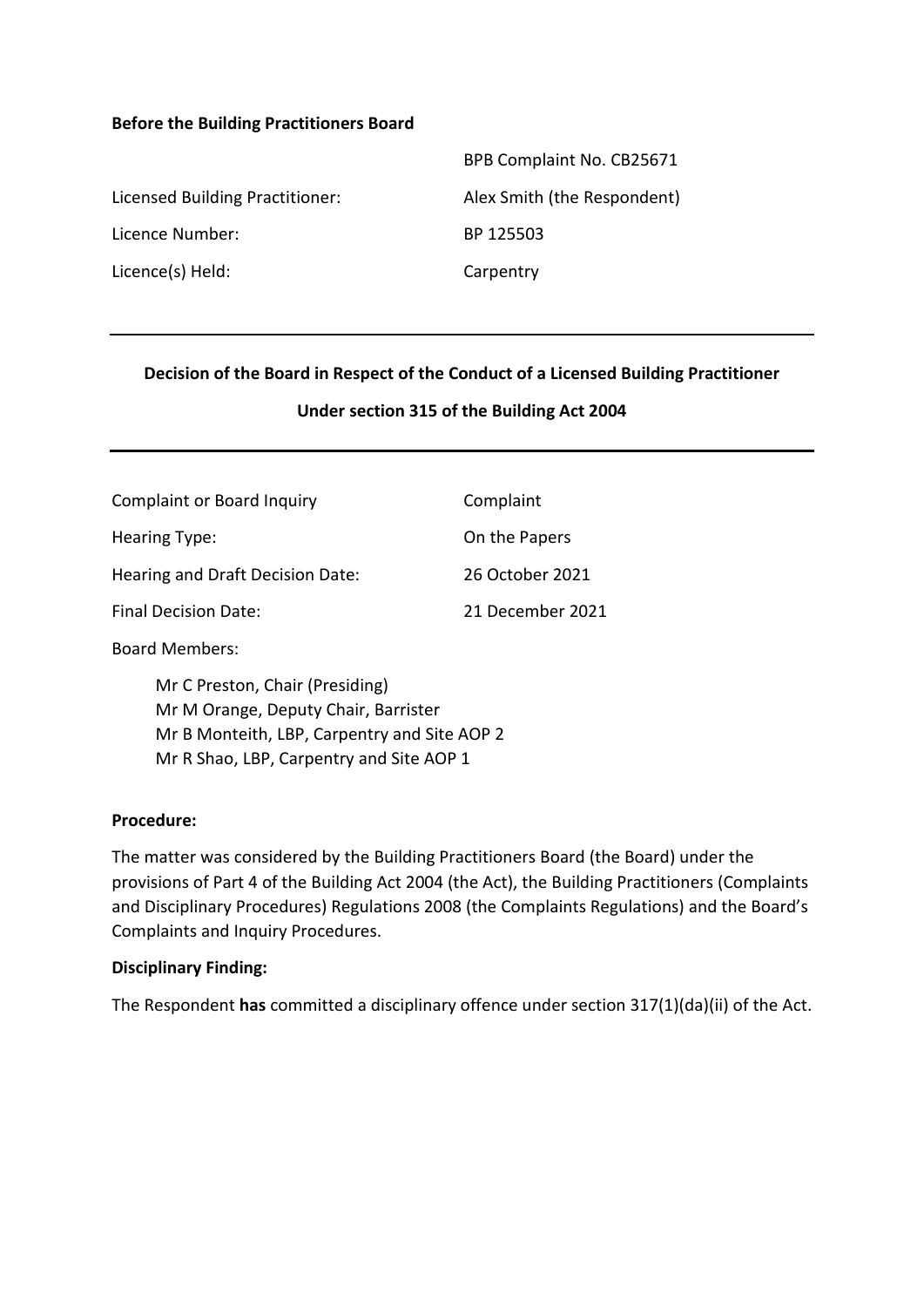# **Contents**

## <span id="page-1-0"></span>**Summary of the Board's Decision**

[1] The Respondent failed to provide a record of work on completion of restricted building work. He is fined \$1,500 and ordered to pay costs of \$500.

#### <span id="page-1-1"></span>**The Charges**

- [2] On 26 October 2021, the Board received a Registrar's Report in respect of a complaint about the conduct of the Respondent.
- [3] Under regulation 10 of the Complaints Regulations, the Board must, on receipt of the Registrar's Report, decide whether to proceed no further with the complaint because regulation 9 of the Complaints Regulations applies.
- [4] Having received the report, the Board decided that regulation 9 applied to aspects of the complaint but not to all of the allegations.

## <span id="page-1-2"></span>Regulation 9 Decisions

- [5] The complaint to the Board also contained allegations that the Respondent had:
	- (a) carried out or supervised building work or building inspection work in a negligent or incompetent manner (s 317(1)(b) of the Act);
	- (b) carried out (other than as an owner-builder) or supervised restricted building work or building inspection work of a type that he or she is not licensed to carry out or supervise (s 317(c) of the Act);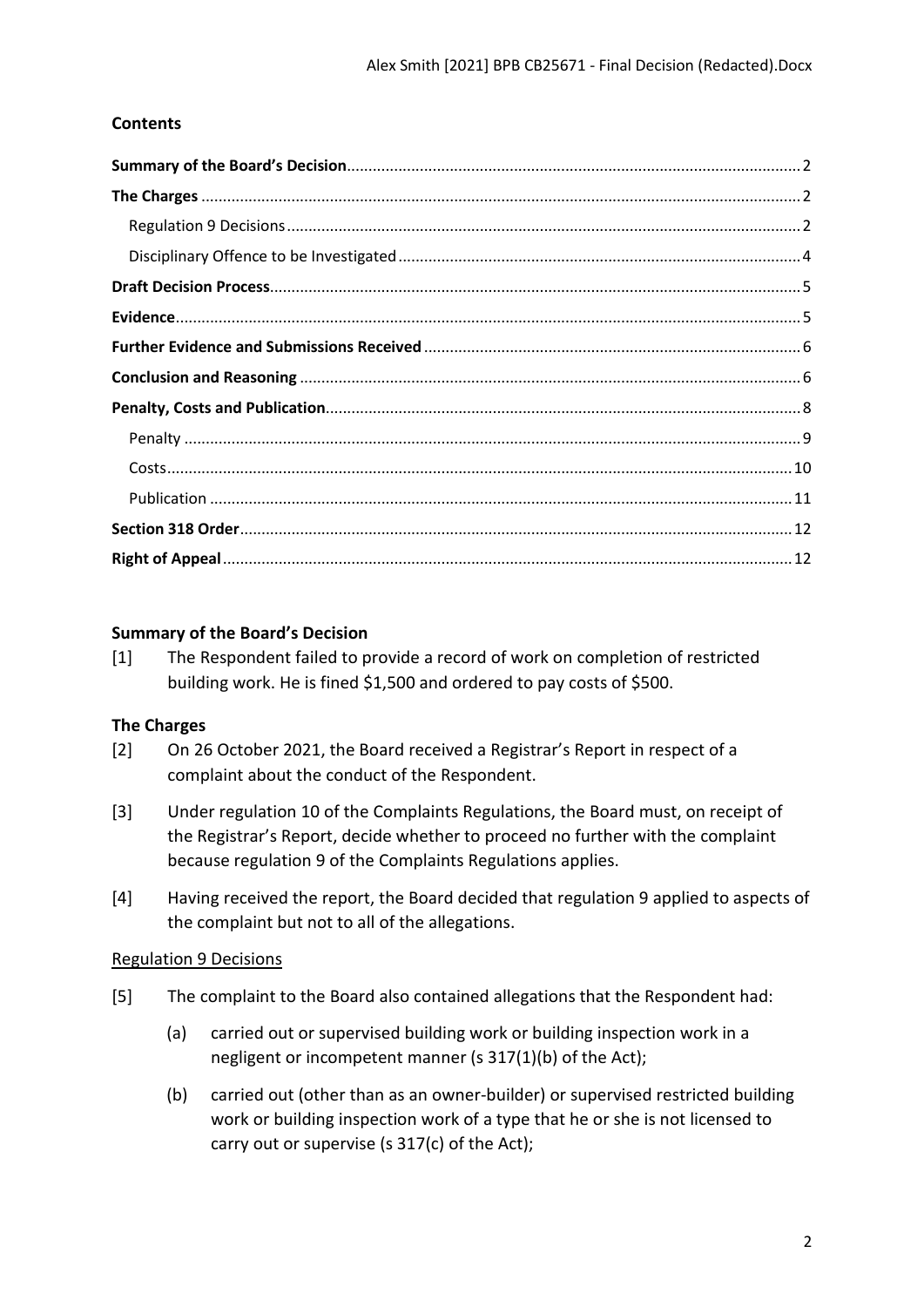- (c) carried out or supervised building work or building inspection work that does not comply with a building consent (s 317(1)(d) of the Act);
- [6] With regard to the allegations that the Respondent had breached section 317(1)(b) and 317(1)(d) of the Act, the Board decided that regulation 9(f)(ii) of the Complaints Regulations applied. It provides:

*Complaint not warranting further investigation A complaint does not warrant further investigation if—* 

- *(a) the investigation of it is— (ii) unnecessary;*
- [7] In considering whether the investigation of a complaint is necessary, the Board is required to consider the directions of the courts as regards the threshold for matters to be dealt with as a disciplinary matter. In *Collie v Nursing Council of New Zealand*[1,](#page-2-0) Justice Gendall stated, as regards the threshold for disciplinary matters:

*[21] Negligence or malpractice may or may not be sufficient to constitute professional misconduct and the guide must be standards applicable by competent, ethical and responsible practitioners and there must be behaviour which falls seriously short of that which is to be considered acceptable and not mere inadvertent error, oversight or for that matter carelessness.*

[8] Again, in *Pillai v Messiter (No 2),* [2](#page-2-1) the Court of Appeal stated:

*… the statutory test is not met by mere professional incompetence or by deficiencies in the practice of the profession. Something more is required. It includes a deliberate departure from accepted standards or such serious negligence as, although not deliberate, to portray indifference and an abuse.*

- [9] The complaint contained various allegations in relation to the building work. The Board noted that many of the matters complained about related to incomplete building work or did not reach the threshold for disciplinary action to be taken. As such, on the basis of the above matters and the facts as presented in the complaint and response, the Board has decided that it will not proceed with the allegations of negligence.
- [10] With regard to the allegation that the Respondent had breached section 317(1)c) of the Act, the Complainant set out that the Respondent may not have been licensed for a period of the build as a result of a licence suspension.

<span id="page-2-0"></span><sup>1</sup> [2001] NZAR 74

<span id="page-2-1"></span><sup>2</sup> (1989) 16 NSWLR 197 (CA) at 200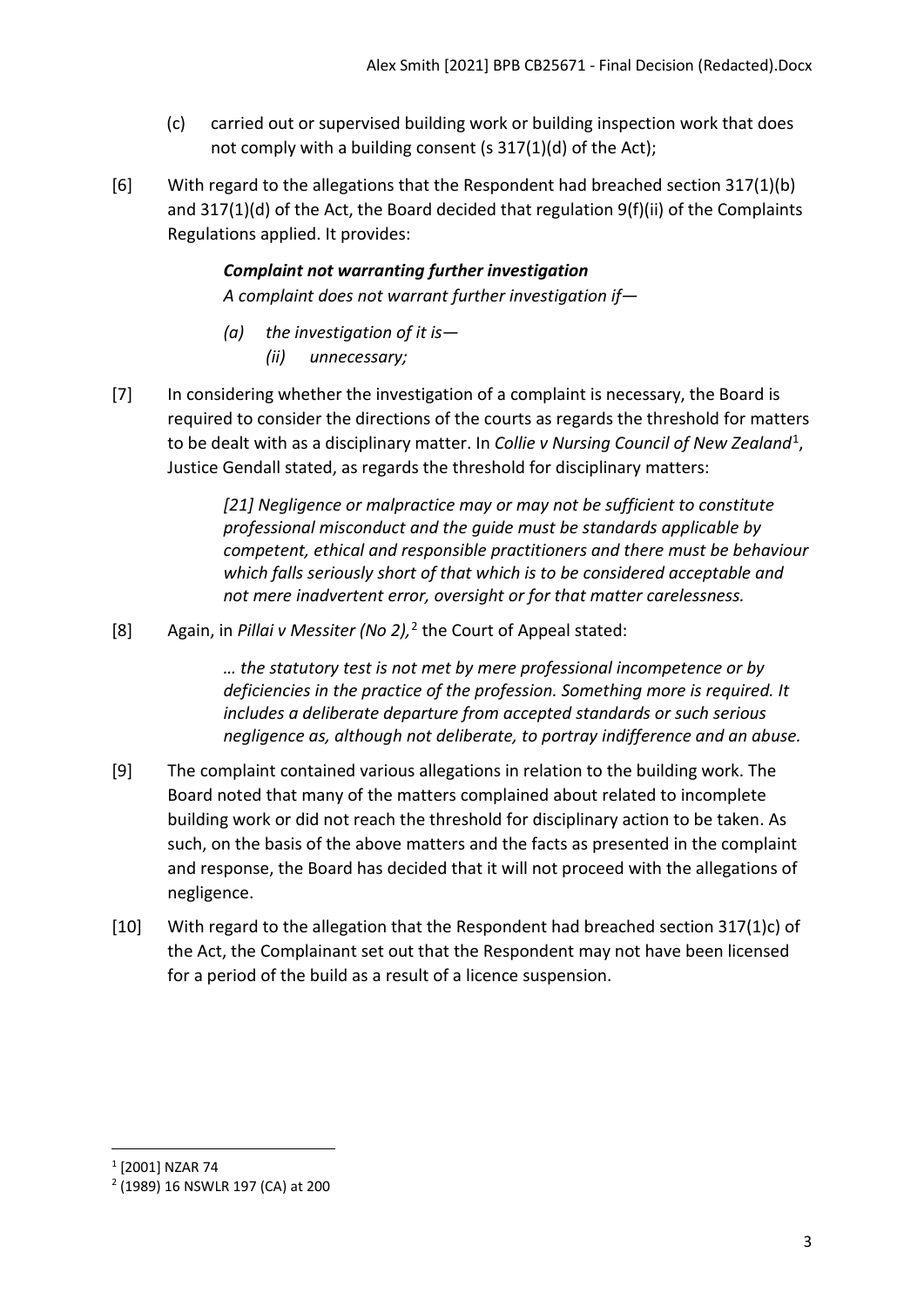[11] Under section 297 of the Act, a person ceases to be a Licensed Building Practitioner when their license is suspended:

## *297 Effect of licensing suspension*

- *(1) A person is not a licensed building practitioner, for the purposes of this Act, for the period for which his or her licensing is suspended.*
- *(2) At the end of the period of suspension, the person's licensing is immediately revived (unless there is some other ground to suspend or cancel that person's licensing under this subpart).*
- [12] In effect, the Respondent was not a Licensed Building Practitioner when his licence was suspended. He was not authorised, during those periods, to carry out or supervise restricted building work.
- [13] The Board only has jurisdiction over Licensed Building Practitioners. Given the wording of section 297, the Board does not have any jurisdiction over a person when their licence is suspended. Accordingly, regulation 9(a) of the Complaints Regulations applies. It provides:

# *Complaint not warranting further investigation*

*A complaint does not warrant further investigation if—* 

- *(a) it does not come within the grounds for discipline; or*
- [14] The Respondent should note it is an offence under section 85 of the Act for an unlicensed person to carry out restricted building work, with the penalty being a fine not exceeding \$50,000. The prosecuting authority for offences under section 85 is the Ministry of Business Innovation and Employment, and a copy of this decision will be provided to the Registrar for Licensed Building Practitioners. The Board cannot deal with such matters. The Respondent, if he carried out or supervised restricted building work when his licence was suspended, may have committed an offence under section 85 of the Act. Notwithstanding, as noted above, that is not a matter that the Board can proceed with.

# <span id="page-3-0"></span>Disciplinary Offence to be Investigated

- [15] On the basis of the Registrar's Report, the Respondent's conduct that the Board resolved to investigate was that the Respondent had failed, without good reason, in respect of a building consent that relates to restricted building work that he or she is to carry out (other than as an owner-builder) or supervise, or has carried out (other than as an owner-builder) or supervised, (as the case may be), to provide the persons specified in section 88(2) with a record of work, on completion of the restricted building work, in accordance with section 88(1) (s 317(1)(da)(ii) of the Act).
- [16] Under regulation 10, the Board is required to hold a hearing in respect of that matter.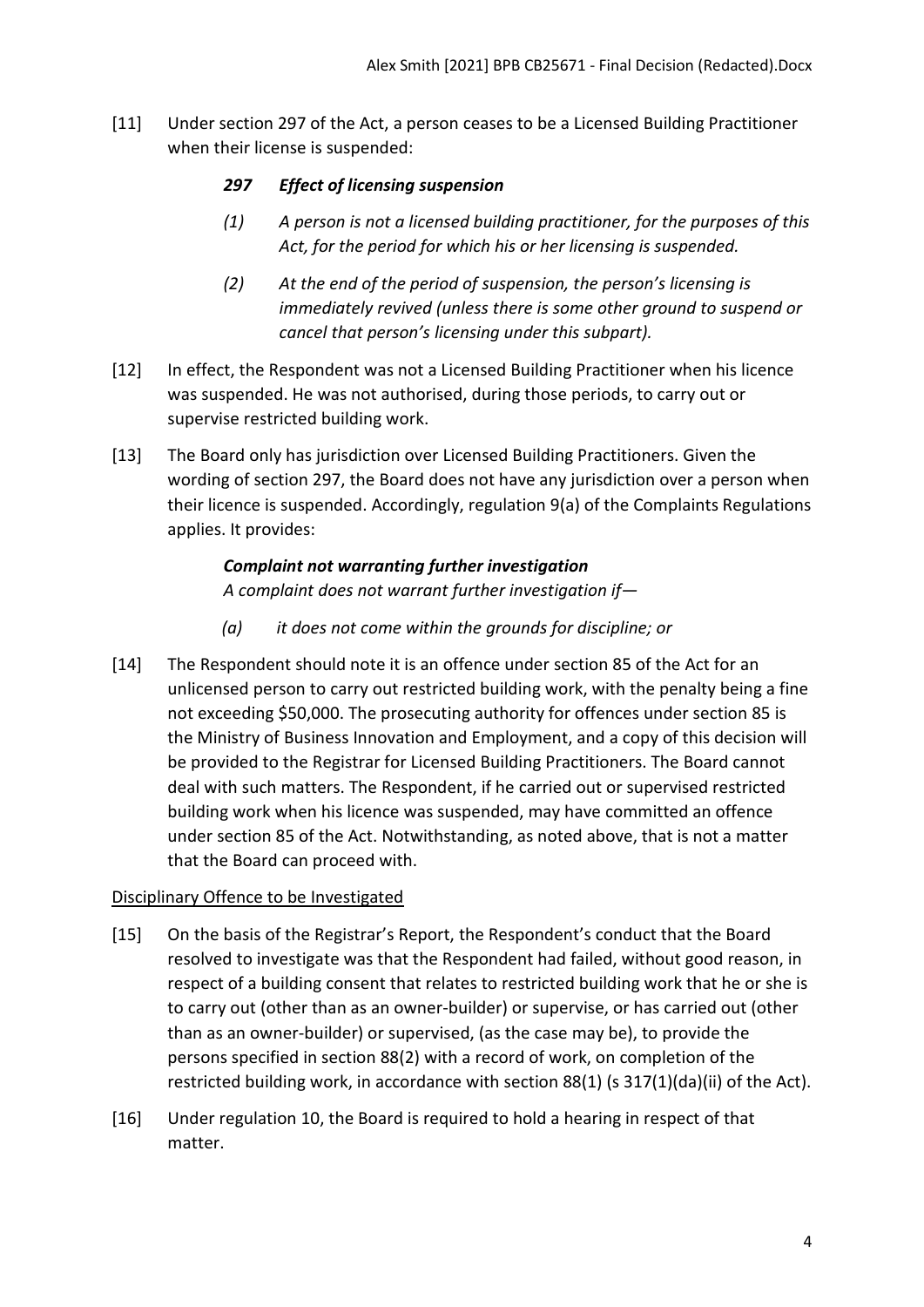# <span id="page-4-0"></span>**Draft Decision Process**

- [17] The Board's jurisdiction is that of an inquiry. Complaints are not prosecuted before the Board. Rather, it is for the Board to carry out any further investigation that it considers is necessary prior to it making a decision. In this respect, the Act provides that the Board may regulate its own procedures<sup>[3](#page-4-2)</sup>. It has what is described as a summary jurisdiction in that the Board has a degree of flexibility in how it deals with matters; it retains an inherent jurisdiction beyond that set out in the enabling legislation<sup>[4](#page-4-3)</sup>. As such, it may depart from its normal procedures if it considers doing so would achieve the purposes of the Act, and it is not contrary to the interests of natural justice to do so.
- [18] In this instance, the Board has decided that a formal hearing is not necessary. The Board considers that there is sufficient evidence before it to allow it to make a decision on the papers.
- [19] The Board does, however, note that there may be further evidence in the possession of persons involved in the matter or that the Board may not have interpreted the evidence correctly. To that end, this decision is a draft Board decision. The Complainant and the Respondent will be provided with an opportunity to comment on the Board's draft findings and to present further evidence prior to the Board making a final decision. If the Board directs or the Respondent requests an in-person hearing, then one will be scheduled.

## <span id="page-4-1"></span>**Evidence**

- [20] The Board must be satisfied on the balance of probabilities that the disciplinary offences alleged have been committed*[5](#page-4-4)*. Under section 322 of the Act, the Board has relaxed rules of evidence that allow it to receive evidence that may not be admissible in a court of law.
- [21] The Respondent was engaged to carry out building work on an alteration to a residential dwelling under a building consent at [OMITTED]. The building work included restricted building work for which a record of work must be provided on completion. The Respondent's building work started in or about March 2020 and came to an end in or about October 2020. The Complainant alleged a record of work has not been provided. The Board obtained a copy of the Territorial Authority file. It did not contain a record of work from the Respondent. The Respondent did not provide a response to the allegation that he did not provide a record of work on completion of restricted building work.

<span id="page-4-2"></span><sup>3</sup> Clause 27 of Schedule 3

<span id="page-4-3"></span><sup>4</sup> *Castles v Standards Committee No.* [2013] NZHC 2289, *Orlov v National Standards Committee 1* [2013] NZHC 1955

<span id="page-4-4"></span><sup>5</sup> *Z v Dental Complaints Assessment Committee* [2009] 1 NZLR 1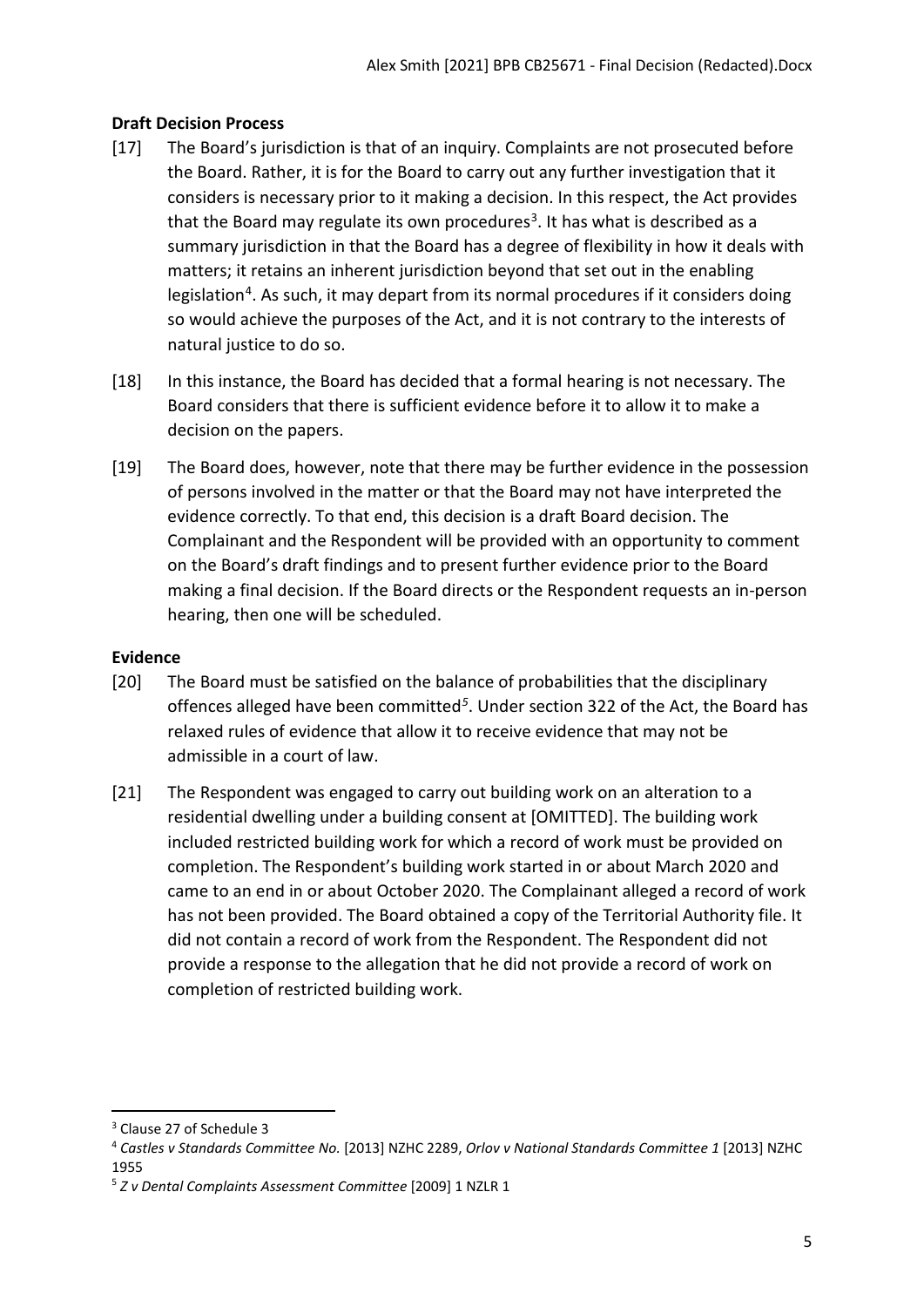#### <span id="page-5-0"></span>**Further Evidence and Submissions Received**

[22] Following the Board issuing a Draft Decision, it received submissions and further evidence from the Respondent. The Respondent submitted:

> *I am replying about the decision as I disagree with the outcome and can assure you all the ROWs were dropped off on-site on 21/11/20*

> *On the 02/11/20 we were advised by the client that our services were no longer needed at the property.*

*I replied on the 03/11/20 that I was happy with the decision and would pop up and grab my remaining tools and drop off the ROW.*

*unfortunately myself and the clients timeframes did not line up till the 21/11/21 when I hand delivered both the ROWs to the address and I took possession of my remaining tools left on site.*

*We had no reason at all for withholding the ROW and as per stated in your findings we have had a similar issues before where we were unaware of the consequences of withholding the ROW.*

*Since then we have learnt this is not legal and learnt a very valuable lesson from this and have always delivered the ROW after every job.*

[23] The Respondent further stated:

*We dropped off the ROW 19 days after finding out our service was no longer required.*

[24] The Board took the further evidence and submissions into account when making this Final Decision.

## <span id="page-5-1"></span>**Conclusion and Reasoning**

- [25] The Board has decided that the Respondent **has** failed, without good reason, in respect of a building consent that relates to restricted building work that he or she is to carry out (other than as an owner-builder) or supervise, or has carried out (other than as an owner-builder) or supervised, (as the case may be), to provide the persons specified in section 88(2) with a record of work, on completion of the restricted building work, in accordance with section 88(1) (s 317(1)(da)(ii) of the Act) and **should** be disciplined
- [26] The further evidence received, and submissions made by the Respondent did not result in any changes being made to the Board's Draft Decision. The Respondent did raise mitigating factors which have been taken into account as regards the appropriate penalty to be imposed.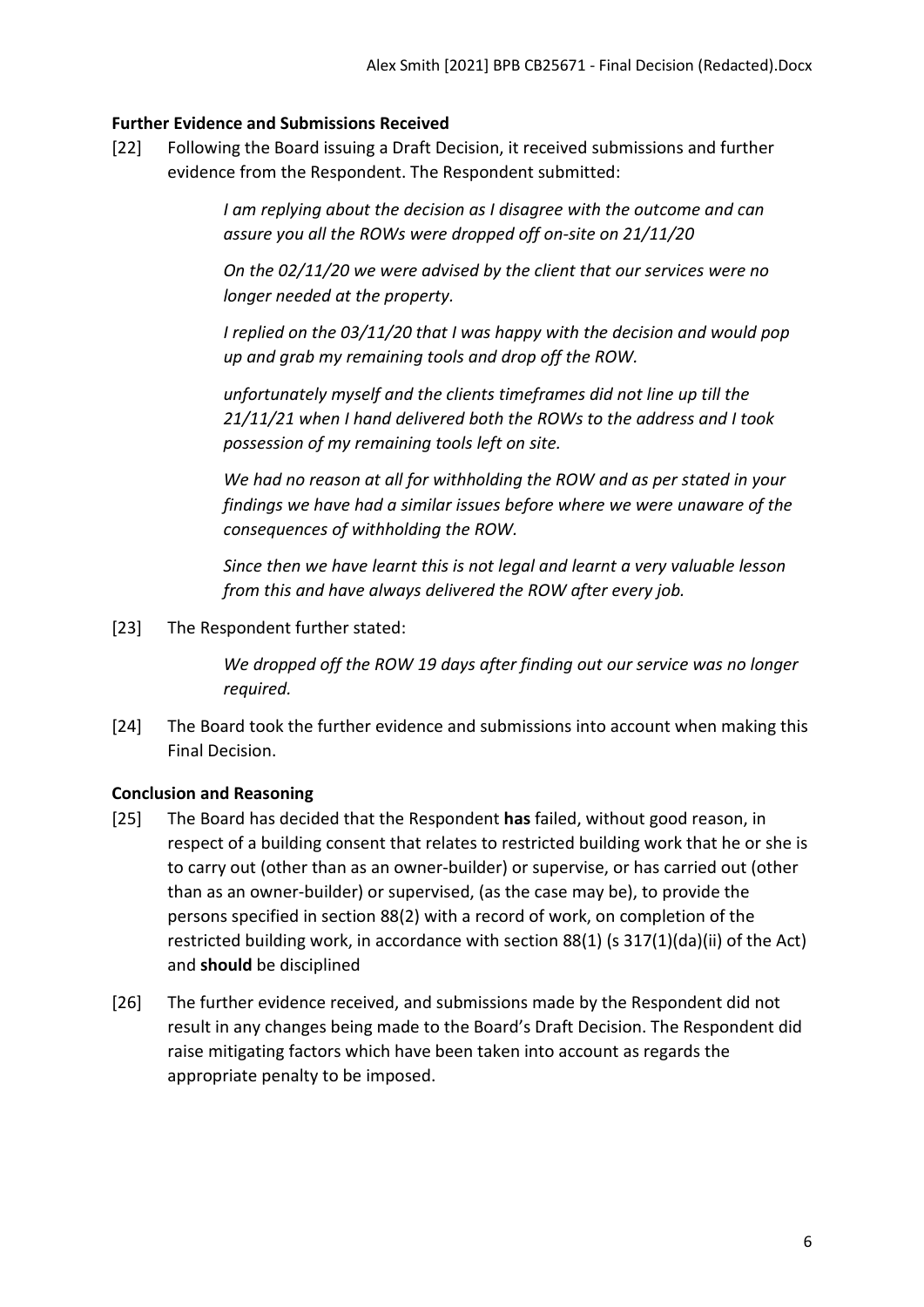- [27] As noted in the Draft Decision, there is a statutory requirement under section 88(1) of the Building Act 2004 for a licensed building practitioner to provide a record of work to the owner and the Territorial Authority on completion of restricted building work<sup>[6](#page-6-0)</sup>.
- [28] Failing to provide a record of work is a ground for discipline under section 317(1)(da)(ii) of the Act. In order to find that ground for discipline proven, the Board need only consider whether the Respondent had "good reason" for not providing a record of work on "completion" of the restricted building work.
- [29] The Board discussed issues with regard to records of work in its decision C2-011[7](#page-6-1)0<sup>7</sup> and gave guidelines to the profession as to who must provide a record of work, what a record of work is for, when it is to be provided, the level of detail that must be provided, who a record of work must be provided to and what might constitute a good reason for not providing a record of work.
- [30] The starting point with a record of work is that it is a mandatory statutory requirement whenever restricted building work under a building consent is carried out or supervised by a licensed building practitioner (other than as an ownerbuilder). Each and every licensed building practitioner who carries out restricted building work must provide a record of work.
- [31] The statutory provisions do not stipulate a timeframe for the licenced person to provide a record of work. The provisions in section 88(1) simply states "on completion of the restricted building work …". As was noted by Justice Muir in *Ministry of Business Innovation and Employment v Bell*[8](#page-6-2) "… the only relevant precondition to the obligations of a licenced building practitioner under s 88 is that he/she has completed their work".
- [32] As to when completion will have occurred is a question of fact in each case.
- [33] In most situations, issues with the provision of a record of work do not arise. The work progresses, and records of work are provided in a timely fashion. Completion occurred in October 2020 when the Respondent's involvement in the building work came to an end as, after that date, he would not have been in a position to carry out any further restricted building work.
- [34] In the Board's Draft Decision it noted that a record of work had not been provided. On that basis, the Board found that the record of work was not provided on completion as required, and the disciplinary offence has been committed.
- [35] The Respondent has, since the Draft Decision was issued, provided a response to the allegations. The Respondent had not, until that point, engaged in the investigation process.

<span id="page-6-0"></span> $6$  Restricted Building Work is defined by the Building (Definition of Restricted Building Work) Order 2011

<span id="page-6-1"></span><sup>7</sup> *Licensed Building Practitioners Board Case Decision C2-01170* 15 December 2015

<span id="page-6-2"></span><sup>8</sup> [2018] NZHC 1662 at para 50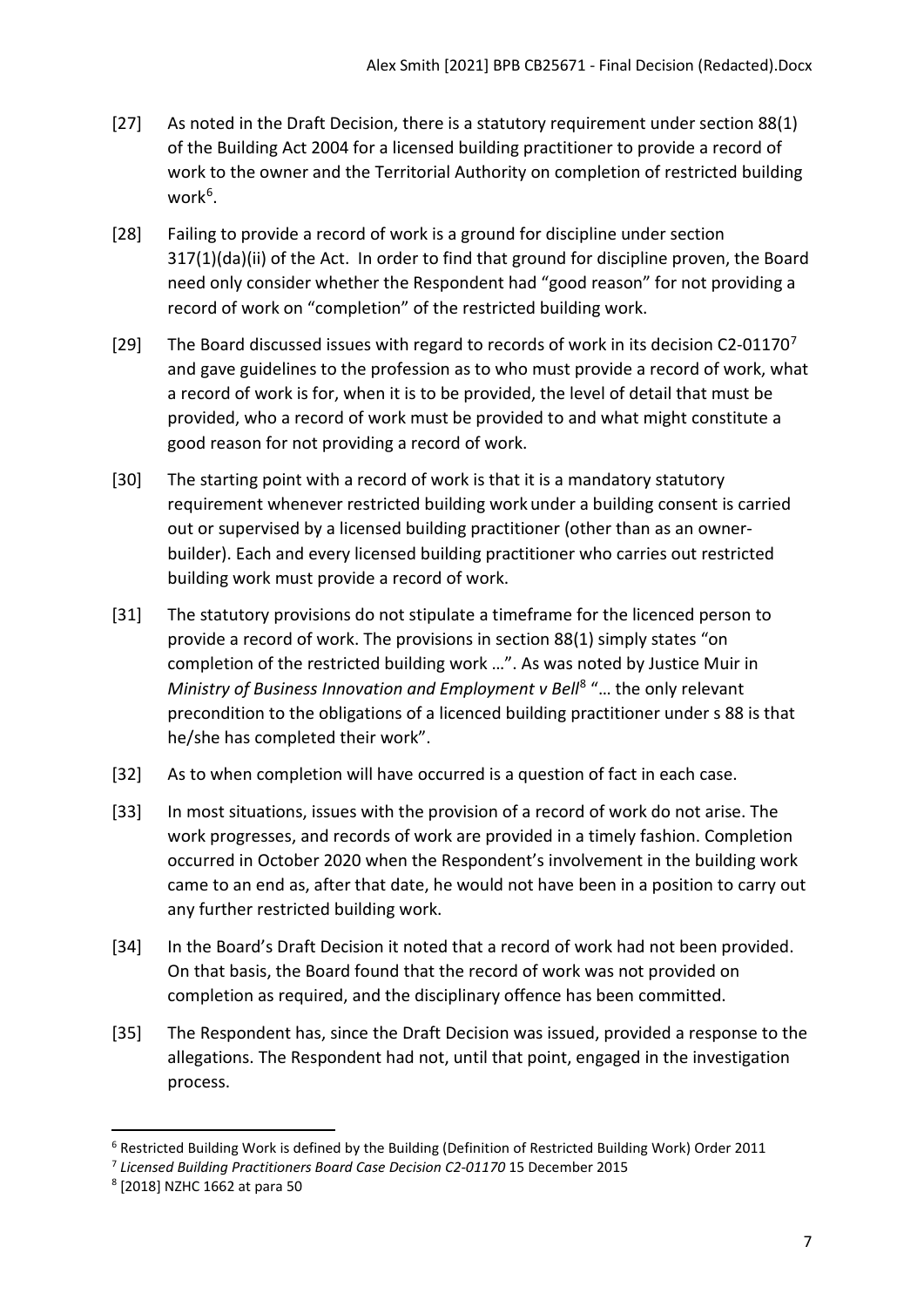- [36] The Respondent contends that he offered to provide a record of work to the owner in November 2020, soon after completion but that due to intervening events, he was not able to actually provide it until 21 November 2021, one year later and a day after a complaint was made to the Board about its non-provision.
- [37] The Respondent further stated that he provided the record of work 19 days after he found out that his services were no longer required. The statement does not measure up with the former statement that he offered the record of work in November 2020. The Board finds that there is no evidence of a completion date later than October 2020.
- [38] The Respondent should also note that offering is not providing. A record of work is a simple document. It does not have to be hand-delivered. It can be posted or emailed. The Board does not accept that there were impediments to it being provided prior to November 2021. Moreover, there were no impediments to the Respondent providing the record of work to the Territorial Authority, and, in this respect, the Board notes that he still has not done so. Accordingly, the Board's decision remains that the Respondent has failed to provide a record of work on completion of restricted building work as per the requirements of section 88(1) of the Act.
- [39] Section 317(1)(da)(ii) of the Act provides for a defence of the licenced building practitioner having a "good reason" for failing to provide a record of work. If they can, on the balance of probabilities, prove to the Board that one exists, then it is open to the Board to find that a disciplinary offence has not been committed. Each case will be decided by the Board on its own merits, but the threshold for a good reason is high.
- [40] In this instance, there was an ongoing commercial dispute. Whilst not referred to as a reason, the Board has repeatedly stated that a Record of Work is a statutory requirement, not a negotiable term of a contract. The requirement for it is not affected by the terms of a contract, nor by contractual disputes. Licensed building practitioners should now be aware of their obligations to provide them, and their provision should be a matter of routine.
- [41] The Respondent has also referred to an inability to deliver the record of work. The Board has already dealt with that but, for the avoidance of doubt, it is not a good reason. As noted in the Draft Decision, the requirement is on the licensed building practitioner to provide a record of work, not on the owner or Territorial Authority to demand one. He is required to act of his own accord and not wait for others to remind him of his obligations and cannot wait for a convenient time for him to provide it.

## <span id="page-7-0"></span>**Penalty, Costs and Publication**

[42] Having found that one or more of the grounds in section 317 applies, the Board must, under sect[i](#page-11-1)on 318 of the Act<sup>i</sup>, consider the appropriate disciplinary penalty,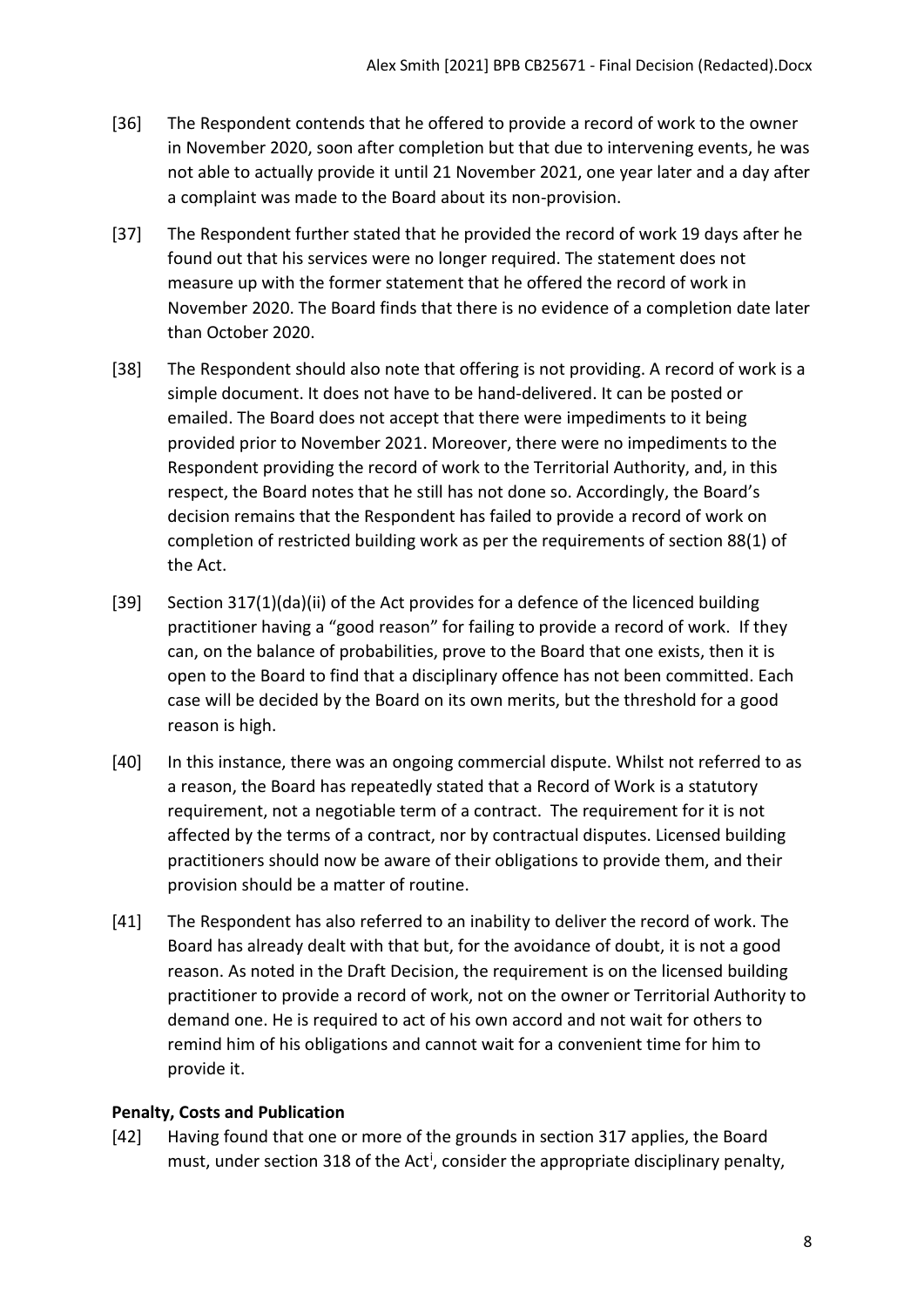whether the Respondent should be ordered to pay any costs and whether the decision should be published.

[43] The matter was dealt with on the papers. The Board made an indicative order in its Draft Decision. It has since received submissions and has made a final decision as regards penalty, costs and publication.

# <span id="page-8-0"></span>Penalty

[44] The purpose of professional discipline is to uphold the integrity of the profession; the focus is not punishment but the enforcement of a high standard of propriety and professional conduct. The Board does note, however, that the High Court in *Patel v Complaints Assessment Committee*[9](#page-8-1) commented on the role of "punishment" in giving penalty orders stating that punitive orders are, at times, necessary to provide a deterrent and to uphold professional standards. The Court noted:

> *[28] I therefore propose to proceed on the basis that, although the protection of the public is a very important consideration, nevertheless the issues of punishment and deterrence must also be taken into account in selecting the appropriate penalty to be imposed.*

- [45] The Board also notes that in *Lochhead v Ministry of Business Innovation and Employment,* [10](#page-8-2) the Court noted that whilst the statutory principles of sentencing set out in the Sentencing Act 2002 do not apply to the Building Act, they have the advantage of simplicity and transparency. The Court recommended adopting a starting point for a penalty based on the seriousness of the disciplinary offending prior to considering any aggravating and/or mitigating factors.
- [46] Record of work matters are at the lower end of the disciplinary scale. The Board's normal starting point for a failure to provide a record of work is a fine of \$1,500, an amount which it considers will deter others from such behaviour.
- [47] In the Draft Decision, the Board noted that the Respondent had previously appeared before the Board on a record of work matter<sup>[11](#page-8-3)</sup> and that he was fined \$1,000. It noted that the current matter is a second offence and that the Respondent has previously been penalised for similar offending is an aggravating factor in that it appears the Respondent has not learnt from the first matter. The Board stated there are no known mitigating factors. As such, the Board indicated that a fine of \$2,000 was appropriate.
- [48] The Respondent has since stated that he did learn from the Board's earlier decision. He stated:

*We truely have learnt from past experiences where we did withhold this and have indeed learnt from this mistake.*

<span id="page-8-1"></span><sup>&</sup>lt;sup>9</sup> HC Auckland CIV-2007-404-1818, 13 August 2007 at p 27

<span id="page-8-2"></span><sup>10</sup> 3 November 2016, CIV-2016-070-000492, [2016] NZDC 21288

<span id="page-8-3"></span><sup>11</sup> *Smith* [2019] BPB 25253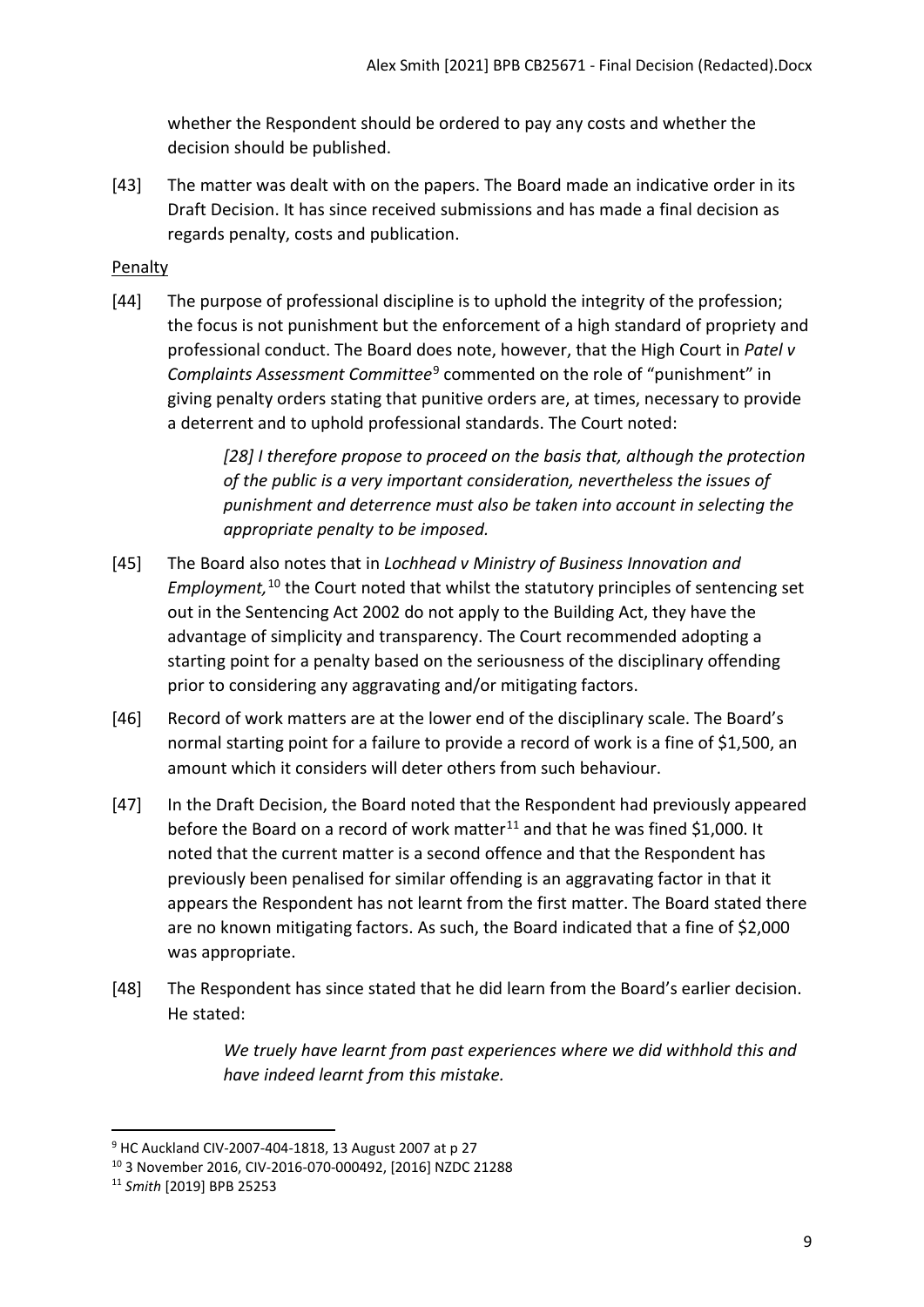[49] That is doubted as the record of work was not provided in a timely manner. Notwithstanding, he did provide a record of work to the owner, albeit a long time after completion. On that basis, the Board has decided that a small reduction in the fine will be afforded. The fine is set at \$1,500.

# <span id="page-9-0"></span>Costs

- [50] Under section 318(4) the Board may require the Respondent "to pay the costs and expenses of, and incidental to, the inquiry by the Board."
- [51] The Respondent should note that the High Court has held that 50% of total reasonable costs should be taken as a starting point in disciplinary proceedings and that the percentage can then be adjusted up or down having regard to the particular circumstances of each case<sup>12</sup>.
- [52] In *Collie v Nursing Council of New Zealand,*[13](#page-9-2) where the order for costs in the tribunal was 50% of actual costs and expenses, the High Court noted that:

*But for an order for costs made against a practitioner, the profession is left to carry the financial burden of the disciplinary proceedings, and as a matter of policy that is not appropriate.*

[53] In *Kenneth Michael Daniels v Complaints Committee 2 of the Wellington District Law Society*, [14](#page-9-3) the High Court noted:

> *[46] All cases referred to in Cooray were medical cases and the Judge was careful to note that the 50 per cent was the general approach that the Medical Council took. We do not accept that if there was any such approach, it is necessarily to be taken in proceedings involving other disciplinary bodies. Much will depend upon the time involved, actual expenses incurred, attitude of the practitioner bearing in mind that whilst the cost of a disciplinary action by a professional body must be something of a burden imposed upon its members, those members should not be expected to bear too large a measure where a practitioner is shown to be guilty of serious misconduct.*

*[47] Costs orders made in proceedings involving law practitioners are not to be determined by any mathematical approach. In some cases 50 per cent will be too high, in others insufficient.*

[54] The Board has adopted an approach to costs that uses a scale based on 50% of the average costs of different categories of hearings, simple, moderate and complex. The current matter was simple. Adjustments based on the High Court decisions above are then made.

<span id="page-9-1"></span><sup>12</sup> *Cooray v The Preliminary Proceedings Committee* HC, Wellington, AP23/94, 14 September 1995, *Macdonald v Professional Conduct Committee,* HC, Auckland, CIV 2009-404-1516, 10 July 2009, *Owen v Wynyard* HC, Auckland, CIV-2009-404-005245, 25 February 2010. 13 [2001] NZAR 74

<span id="page-9-2"></span>

<span id="page-9-3"></span><sup>14</sup> CIV-2011-485-000227 8 August 2011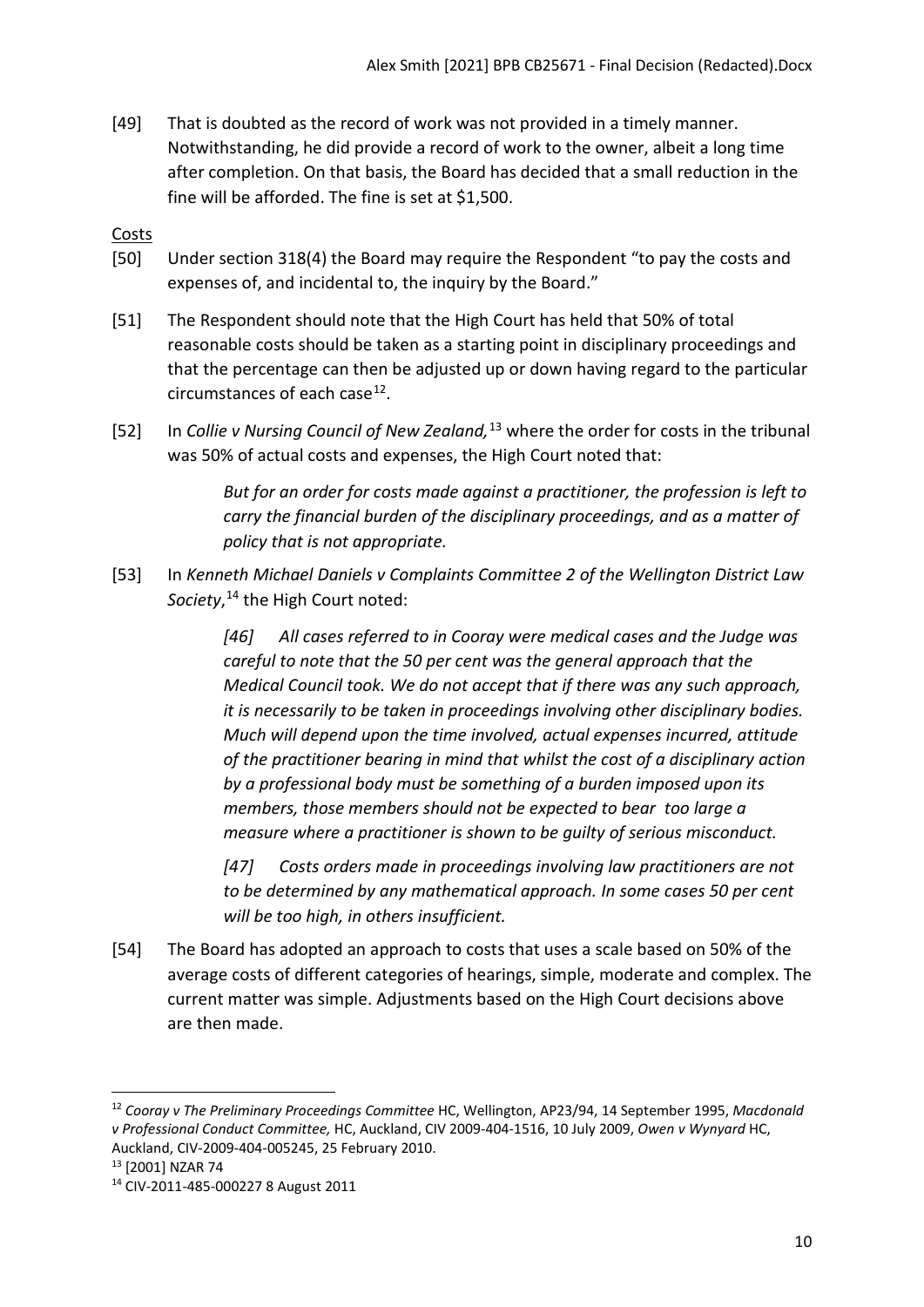[55] The Board notes the matter was dealt with on the papers. There has, however, been costs incurred investigating the matter, producing the Registrar's Report and in the Board making its decision. The costs have been less than those that would have been incurred had a full hearing been held. As such, the Board will order that costs of \$500 be paid by the Respondent. The Board considers that this is a reasonable sum for the Respondent to pay toward the costs and expenses of, and incidental to, the inquiry by the Board.

# <span id="page-10-0"></span>Publication

[56] As a consequence of its decision, the Respondent's name and the disciplinary outcomes will be recorded in the public register maintained as part of the Licensed Building Practitioners' scheme as is required by the  $Act^{15}$  $Act^{15}$  $Act^{15}$ . The Board is also able, under section 318(5) of the Act, to order publication over and above the public register:

> *In addition to requiring the Registrar to notify in the register an action taken by the Board under this section, the Board may publicly notify the action in any other way it thinks fit.*

- [57] As a general principle, such further public notification may be required where the Board perceives a need for the public and/or the profession to know of the findings of a disciplinary hearing. This is in addition to the Respondent being named in this decision.
- [58] Within New Zealand, there is a principle of open justice and open reporting which is enshrined in the Bill of Rights Act 1990<sup>16</sup>. The Criminal Procedure Act 2011 sets out grounds for suppression within the criminal jurisdiction<sup>17</sup>. Within the disciplinary hearing jurisdiction, the courts have stated that the provisions in the Criminal Procedure Act do not apply but can be instructive<sup>[18](#page-10-5)</sup>. The High Court provided guidance as to the types of factors to be taken into consideration in *N v Professional Conduct Committee of Medical Council[19](#page-10-6).*
- [59] The courts have also stated that an adverse finding in a disciplinary case usually requires that the name of the practitioner be published in the public interest<sup>[20](#page-10-7)</sup>. It is, however, common practice in disciplinary proceedings to protect the names of other persons involved as naming them does not assist the public interest.
- <span id="page-10-1"></span>[60] Based on the above, the Board will not order further publication.

<span id="page-10-2"></span> $15$  Refer sections 298, 299 and 301 of the Act

<span id="page-10-3"></span><sup>&</sup>lt;sup>16</sup> Section 14 of the Act

<span id="page-10-4"></span><sup>&</sup>lt;sup>17</sup> Refer sections 200 and 202 of the Criminal Procedure Act

<span id="page-10-5"></span><sup>18</sup> *N v Professional Conduct Committee of Medical Council* [2014] NZAR 350

<span id="page-10-6"></span> $19$  ibid

<span id="page-10-7"></span><sup>&</sup>lt;sup>20</sup> Kewene v Professional Conduct Committee of the Dental Council [2013] NZAR 1055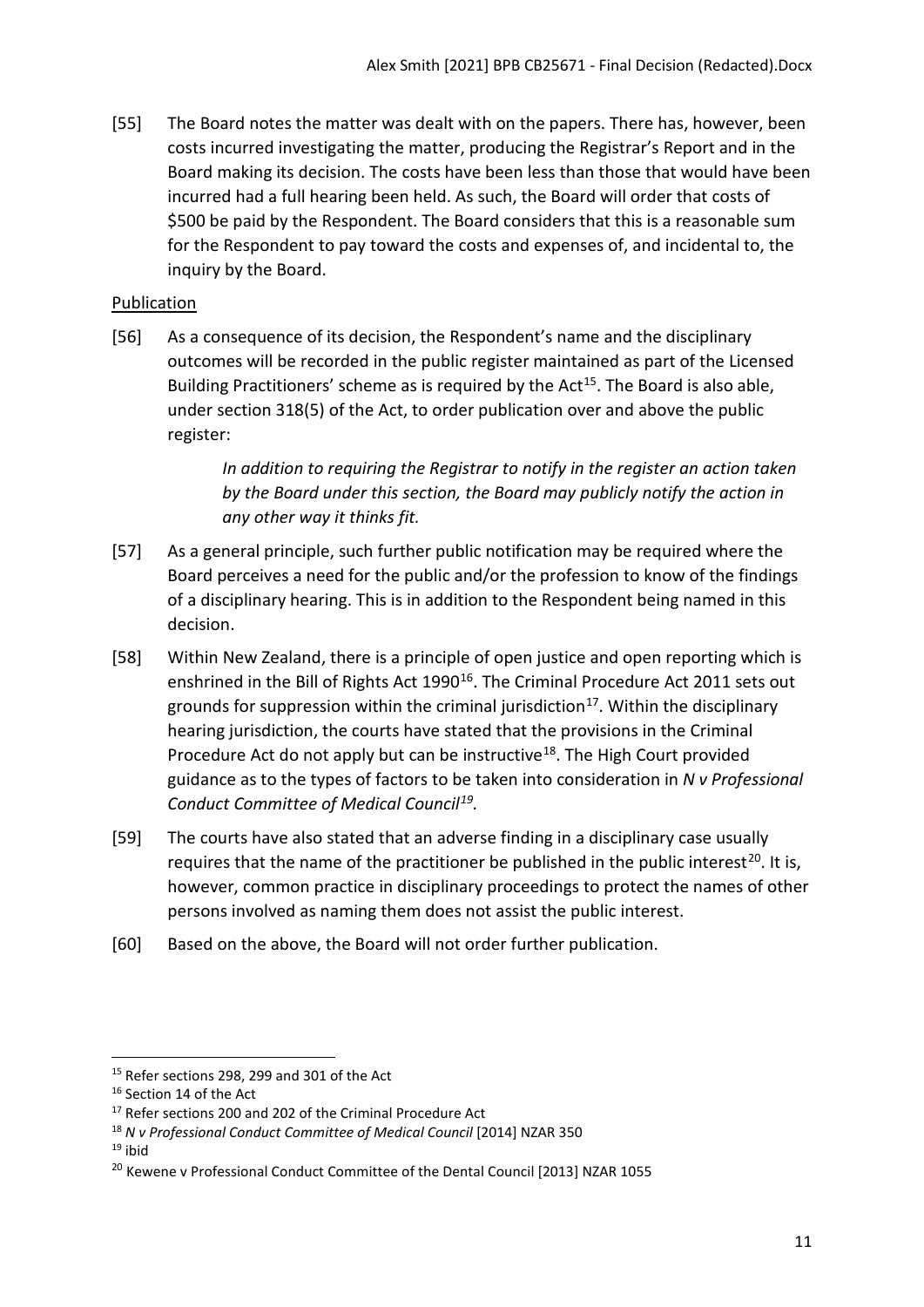#### **Section 318 Order**

- [61] For the reasons set out above, the Board directs that:
	- **Penalty: Pursuant to section 318(1)(f) of the Building Act 2004, the Respondent is ordered to pay a fine of \$1,500.**
	- **Costs: Pursuant to section 318(4) of the Act, the Respondent is ordered to pay costs of \$500 (GST included) towards the costs of, and incidental to, the inquiry of the Board.**
	- **Publication: The Registrar shall record the Board's action in the Register of Licensed Building Practitioners in accordance with section 301(l)(iii) of the Act.**

**In terms of section 318(5) of the Act, there will not be action taken to publicly notify the Board's action, except for the note in the Register and the Respondent being named in this decision.**

[62] The Respondent should note that the Board may, under section 319 of the Act, suspend or cancel a licensed building practitioner's licence if fines or costs imposed as a result of disciplinary action are not paid.

## <span id="page-11-0"></span>**Right of Appeal**

[63] The right to appeal Board decisions is provided for in section 330(2) of the Act<sup>[ii](#page-12-0)</sup>.

Signed and dated this first day of February 2022.

Chris Preston

**Mr C Preston** Presiding Member

#### <span id="page-11-1"></span><sup>i</sup> *Section 318 of the Act*

- *(1) In any case to which section 317 applies, the Board may*
	- *(a) do both of the following things:*
		- *(i) cancel the person's licensing, and direct the Registrar to remove the person's name from the register; and*
		- *(ii) order that the person may not apply to be relicensed before the expiry of a specified period:*
	- *(b) suspend the person's licensing for a period of no more than 12 months or until the person meets specified conditions relating to the licensing (but, in any case,*